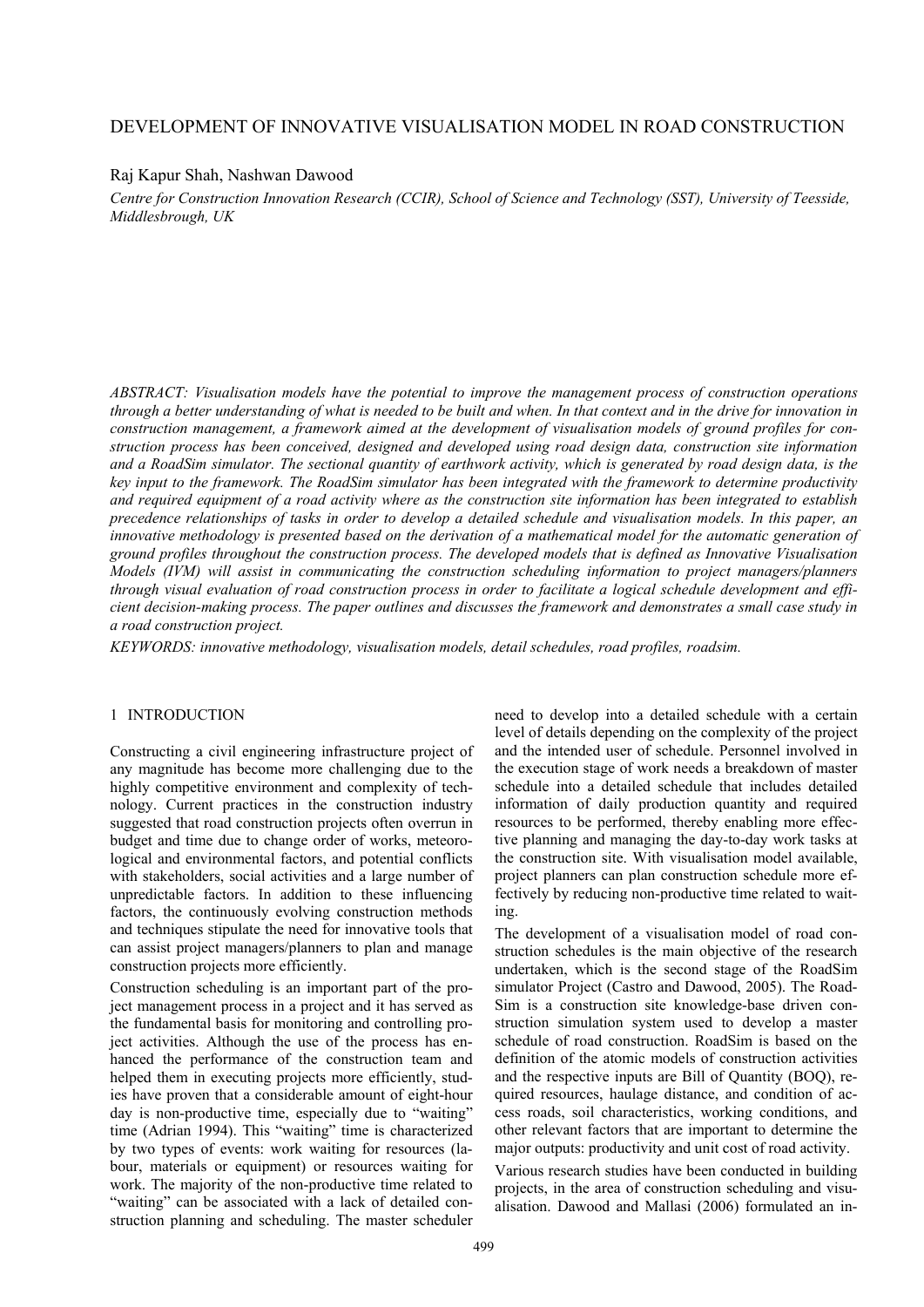novative 4D space planning and visualisation tool that assist in critical space analysis and quantify the volume of components, materials/plant items being stored and used at construction site in relation to the space available , in order to identify the space congestion at work face using visualisation/simulation tools. Also, Mallasi and Dawood (2001) concluded that a congested workspace was a factor in decreasing the productivity at the workforce by 30 %. Retik et. al. (1990) has explored the potential application of computer graphics to construction scheduling to represent the schedule of construction progress in terms of graphical images at any date. Kamat and Martinez (2001) have described a general purpose of visualisation system that is simulation and CAD software independent. This system enables spatially and chronologically accurate 3D visualization of modelled construction operations and the resulting products.

Visualisation models have been researched and utilized at the design stage but its use in construction planning is still limited, especially in infrastructure projects. Despite various research studies, it is clear that there is a big gap in road construction simulation and visualisation literature and this research study is expected to fill this gap. Studies related to road construction visualisation have been done in the past. Andrej, T., Branko, K. and Danijel, R. (1999) have introduced a new level of support to engineers throughout the product life cycle to producing an independent platform to deal with 3D visualisation and product modelling using roads as an example. Liapi (2003) has focused on the use of visualisation during construction of highway projects to facilitate collaborative decision making on construction scheduling and traffic planning, however, this research neglected the visualisation of the construction schedule for intermediate stage of construction process. Kang et. al. (2006) suggested an approach to simulate 4D models for the earthwork movement activity for the intermediate stage of the construction process in civil engineering projects using morphing techniques and the realisation of construction progress in graphical images. However the authors didn't address particularly detailed schedules of construction process.

In this paper, the research study focuses on innovative methodologies to automatically generate ground profiles for visual evaluation of construction schedule information including resources utilisation, location of activities that are under execution and construction methods throughout the construction process in order to facilitate a logical decision-making process in the construction scheduling and resources planning processes. The following section details the component of the framework.

### 2 METHODOLOGY

#### 2.1 *Framework of visualisation model*

The framework for visualisation model is outlined in figure 1. The framework focuses on identifying innovative methodologies for the development of a visualisation model for automatic generation of road profiles. There are two key parts in the processing stage for development of the model: development of detailed schedules, development of visualisation model. At later stage of research

study, the framework will be optimised considering the key factors such as access points or location of site offices using search algorithms such as genetic algorithms.



Figure 1. Framework specification of Innovative Visualisation Model (IVM).

### 2.2 *Input*

The main component of the framework is BOQ (bill of quantity) of selected activity of road projects. The road design data such as L-section & X-section, which helps to generate the sectional quantity at required interval of chainage and access points that dictate the start point of work, are other key inputs of the framework defined as the Innovative Visualisation Model (IVM). These inputs are incorporated with productivity produced by RoadSim Simulator in order to determine the duration of the road activities and the required resources. BOQ quantity and road design data assist in determining the sectional quantity of the road activities at each section of the required interval. Site survey information assists to identify the possible site access points where the construction operation starts and a possible route for transporting materials. The soil characteristic of the road section that controls the productivity was already incorporated within the Road-Sim simulator. The site operational knowledge-base assists to establish sequences for the listed activities. The following section describes and indicates the process of a detailed schedule development including information flow.

### 2.3 *Process*

The flow chart of detailed schedule development presented in figure 2 shows the main activities and their logical interaction for the development of the model. The detailed description of schedule development and visualisation model for automatic generation of road profiles throughout construction process is given below:

### *2.3.1 Schedule development:*

The list of locations along the road profile of the Lsection is identified using the BOQ activity list. At this stage, site survey information and road design data of Lsection & X-section have been used to identify the list of locations as per required interval and required accuracy. Similarly, possible start points and access routes for transportation of mass quantity from borrow pit or to spoil/dumping site have been identified using site survey information. The location of access points is a key factor that affects construction planning and visualisation models. The mass quantity is calculated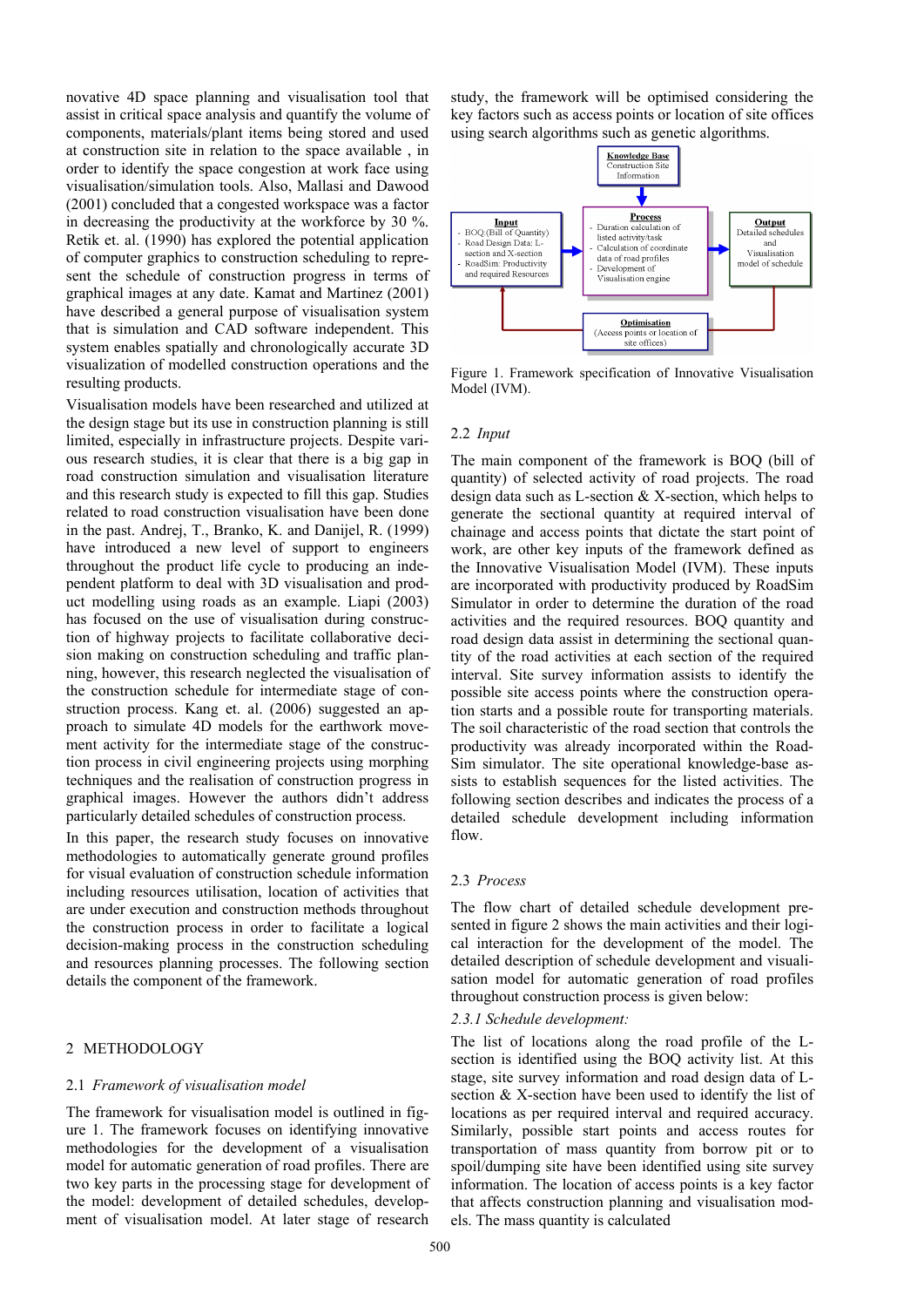

Figure 2. Information flow chart of detailed schedule development.

at each and every list of locations of the road project using civil 3D. The RoadSim is used to identify productivity information and required resources at selected locations and activities of the road building process. The productivity is used to determine the duration of the activity in BOQ. Similarly, the process will be repeated for other activities of road projects and the precedence relationship is established based on the construction operation knowledge-base.

### *2.3.2 Coordinate data calculation:*

A mathematical formula has derived to determine progress of height for mass earthwork bases on assumption made below in this study. The mathematical model assists to determine the progress of work in terms of sectional height and the corresponding surfaces are displayed at the selected period of time. During the calculation of mass earthwork progress, firstly the remaining volume/per unit length at the selected location is determined in order to find the remaining height using a mathematical formula. In road construction, the typical cross-sectional as shown in figures  $3 \& 4$  are applied and thus considered to formulate the mathematical model for that shapes as shown in case (a) & (b). There are other typical sections that are rarely used and are not considered in this paper. Following section describes about the development of the mathematical formula.

**Case (a)** Common typical road cross-section which is mostly used in road project has presented here for mathematical model analysis:



Figure 3. Typical cross-section for cutting and filling of road surfaces.

During the derivation of mathematical formula, following assumptions are made:

- Road cross-section is considered as trapezoidal shape having side slope S: 1.
- $-A_i$  = Cross-sectional area of trapezoidal at section i. =  $Bh_i + Sh_i^2$
- $i$  = number of section varies from  $(i = 1, \ldots, n)$  along the road.
- S: 1 = Horizontal: Vertical
- $-B =$  Design Width of Road
- $-h =$  Height between exiting ground level and design level at a road section.
- $V_i$  = Volume of earthwork for Cut/Fill at section i

$$
-
$$
 L = length between two sections.

$$
A_i = \frac{V_i}{L}
$$
  

$$
Sh_i^2 + Bh_i + \left(-\frac{V_i}{L}\right) = 0
$$
 (1)

Since, this equation no 1 is a quadratic equation the height of the cross-section shown in figure 3 can be determined by equation no 2 as follows:

$$
h_{i} = \frac{-B \pm \sqrt{B^{2} + \frac{4SV_{i}}{L}}}{2S}
$$
 (2)

**Case (b):** Another type of typical road cross-section, which is often used in uneven terrain surface.

After the derivation of mathematical equation of area and volume for the section shown in figure 4 and comparison with quadratic equation, height of cross-section is calculated by the equation no 3 shows below:

$$
h_i = -b \pm \left[ \left( \frac{I}{SN} \right) \sqrt{\left( \frac{V_i S}{L} \right) \times \left( I - \frac{S^2}{N^2} \right)} \right]
$$
(3)

Where:

- $-h_i$  = height of cross-section at section i
- $i$  = number of section varies from  $(i = 1, \ldots, n)$  along the road.
- N = Transverse slope of existing ground Horizontal: Vertical (N: 1)
- S = Side slope of cross-section Horizontal: Vertical (S: 1)
- $-b =$  half width of road section.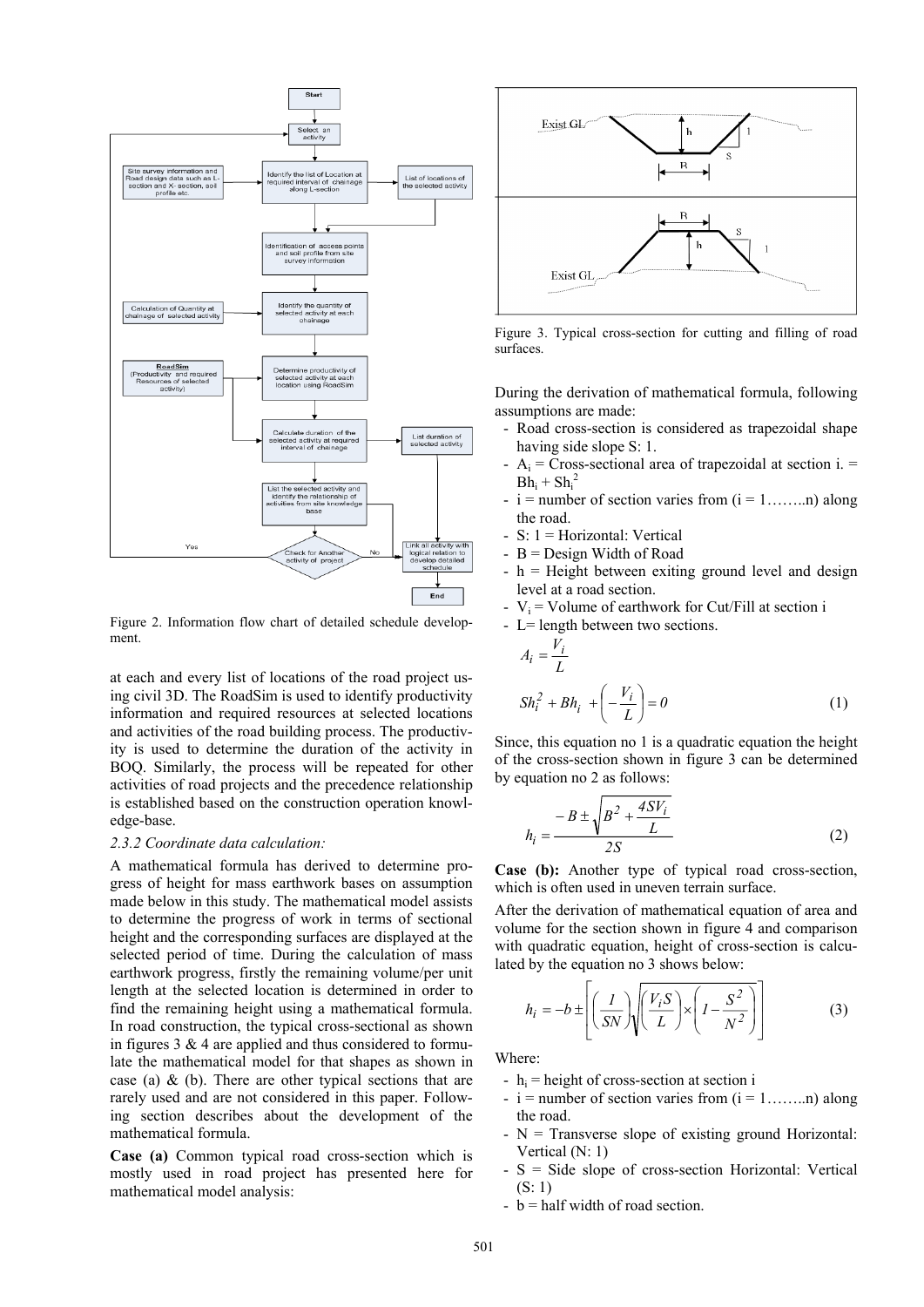- $V_i$  = volume of mass earthwork Cut/Fill at crosssection i
- $L =$  Length between two section.



Figure 4. Typical section of road cross-section for irregular cutting terrain surface.

*Illustration of example for calculation of height as Zcoordinate:* 

Data for illustration is selected from lot no 3 of road project in Portugal.

Assume at section (i) between chainage  $0+025 \sim 0+050$ , Volume (Vi) =  $-2834.70$  m3 (sign show the cutting and filling volume}

Side slopes S:  $1 = 1.5:1$ Width of Road  $(B) = 26.1$  m Chainage interval  $(L) = 25$  m

As per equation no 3

$$
Height(h_i) = \frac{-B \pm \sqrt{B^2 + \frac{4SV_i}{L}}}{2S}
$$

In above equation, only positive sign is considered for most feasible value in this case.

$$
h_i = -26.1 + \sqrt{(26.1)^2 + \frac{4 \cdot 1.5 \cdot 2834.70}{2 \cdot 1.5}}
$$
  

$$
h_i = -8.39
$$

Here the negative value of height shows the height of filling quantity and positive value of height shows cutting quantity. The following section describes an initial case study for demonstration of the developed innovative visualisation model.

#### *2.3.3 Development of visualisation model:*

In order to generate the visualisation models of a construction operation in a road project, a typical earthwork activity including cut to fill / or spoil is proposed to develop the model and visualise the automatic generated road profiles. The quantity of selected activity has determined at every locations of the required interval. The duration required to compete is calculated by using the production rate provided by the RoadSim simulator under assign set of equipment and characteristic of soil. The visualisation model is based on 3D (2D plus height) of terrain surface in order to develop the rendered visualisation model. The flow diagram of visualisation model and height calculation for different layer/weeks is shown in figure 5.



Figure 5. Flow diagram of visualisation model.

The visualisation engine has been developed using the programming language; visual C++ and Direct X. The input of the visualisation engine is coordinate data that is developed in excel sheet and saved as a text file based on innovative methodologies using mathematical model as described above. The x & y coordinate is considered as road length and width of road and origin considered at (0, 0). Z-coordinate of the model is considered as height of the road profile at required interval of road sections. The changes in height of progress that linked with productivity of the activities show the realisation of surface changes in a graphical image of the ground profiles of the road. The visualisation model has a capability to render the surface in both solid and mesh format. The model has developed assuming origin and side slopes constant according to geometrical design data of road.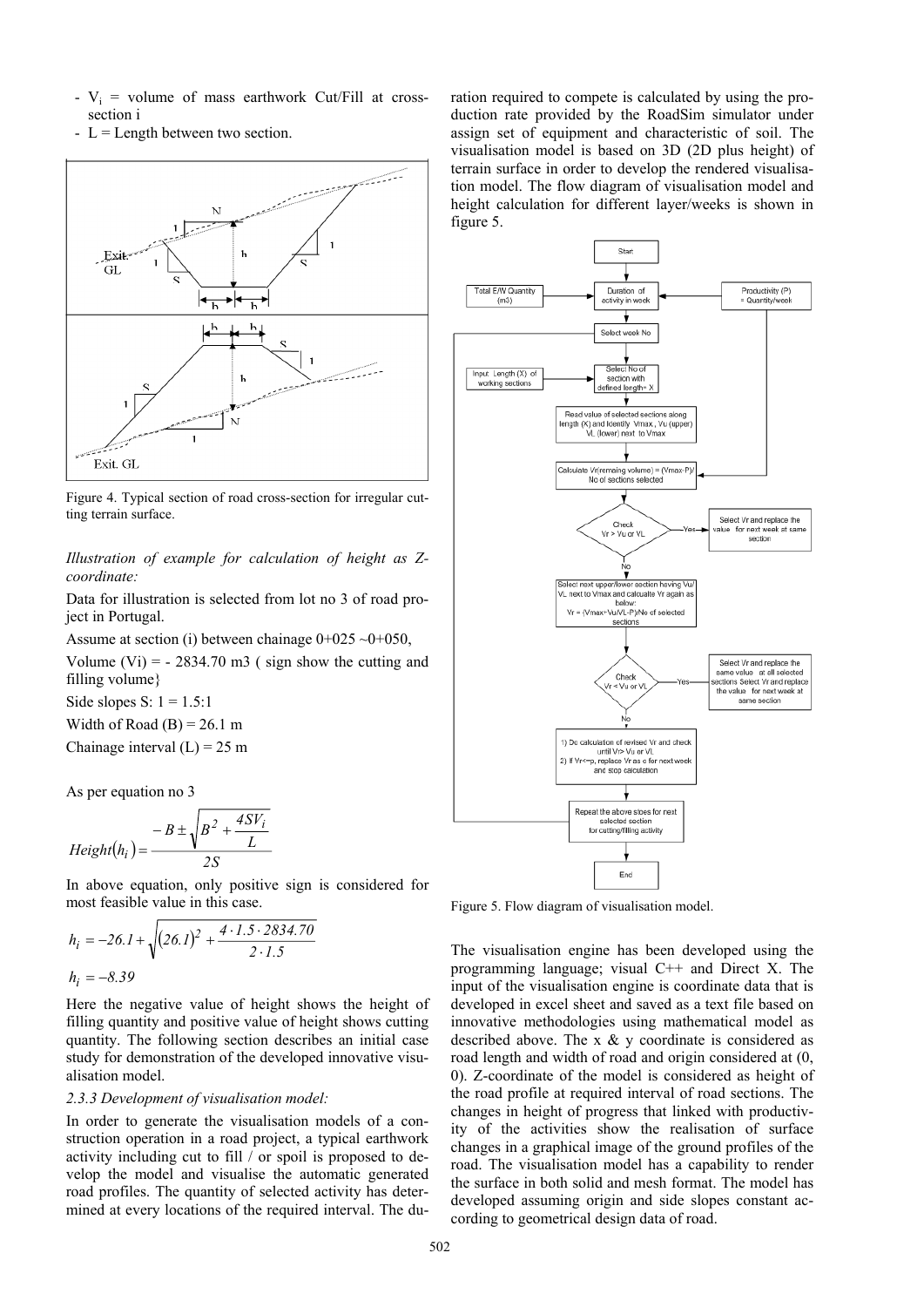### 2.4 *Output*

The output of this visualisation model will be a decision support tool that assists the project planners/managers to develop an efficient construction plan of earthwork activity in road construction and reduce the communication gap among project stakeholder by building consensus to enable construction managers to improve the productivity and reduce resources waste using the Innovative Visualisation Model.

### 3 CASE STUDY

A demonstration case study involving, a 1.5 km of road section of lot no. 3 road project in Portugal was selected for site data generation and to test the developed model in order to generate automatic graphical images of road profile for mass earthwork activity. For this purpose, actual road design parameters and geometric data of L - section and X-section is considered and sectional quantity of earthwork is calculated assuming the typical trapezoidal sections at 25 m interval along the selected length of road section. The max cut/fill section is identified where construction operations start first as per existing practice and the construction site knowledge. The height is calculated using the equation no 2.

In this case study, height is presented as Z- coordinate where as X direction is along the road and Y direction is cross section. The road surface is presented in terms of height in mesh form. Productivity of the selected activity is the key variable to identify the next surface/layer during the construction progress. In this case productivity rate is considered on weekly basis. The next surface/road profile was developed based on remaining sectional quantity after progress of earthwork equivalent to the weekly productivity. Similarly road profiles have been generated till the sectional quantity is achieved to the final design level on a weekly basis for selected road length. Similarly, operations are repeated for next economical stretch of length where the cutting and filling operation take places and profiles can be generated automatically as mentioned above for rest of the road length. The economical haulage distance is determined using DynaRoad software and integrated into the visualisation model to visualise the optimum haulage of mass earthwork along the road to reduce the wastage of resources and improve productivity.

In this case, only design data is validated and actual progress and profile is not included in this paper. The comparison of actual profiles with automatic generated profiles will be performed in later stage. The result of case study is presented in the graphical images as shown below. The graphical images generated of road profiles during construction operation on weekly basis are presented in figures 6, 7, 8 and 9.

Figure 6 shows the images of road profile generated at week 3 & 4 and location of transformation cutting and filling mass earthwork during construction operations at the end of week 4. Similarly, figure 7 shows a snap shot of the graphical image of the road profile that was generated by the model at the end of week 4.



Figure 6. Graphical images of Road profile generated during construction operation at week 3 and week 4.



Figure 7. Snap shot of generated graphical image of road profile by IVM at week 4.

Figure 8 show the image of the road profile generated at week 9 & 10 and location of movement of cutting and filling mass earthwork during construction operations at the end of week 10. Figure 9 shows a snap shot of the graphical image of the road profile that was generated by the model at the end of week 10.



Figure 8. Graphical image of Road profile generated during construction operations at week 9 and week 10.



Figure 9. Snap shot of generated graphical image of road profile by IVM at week 10.